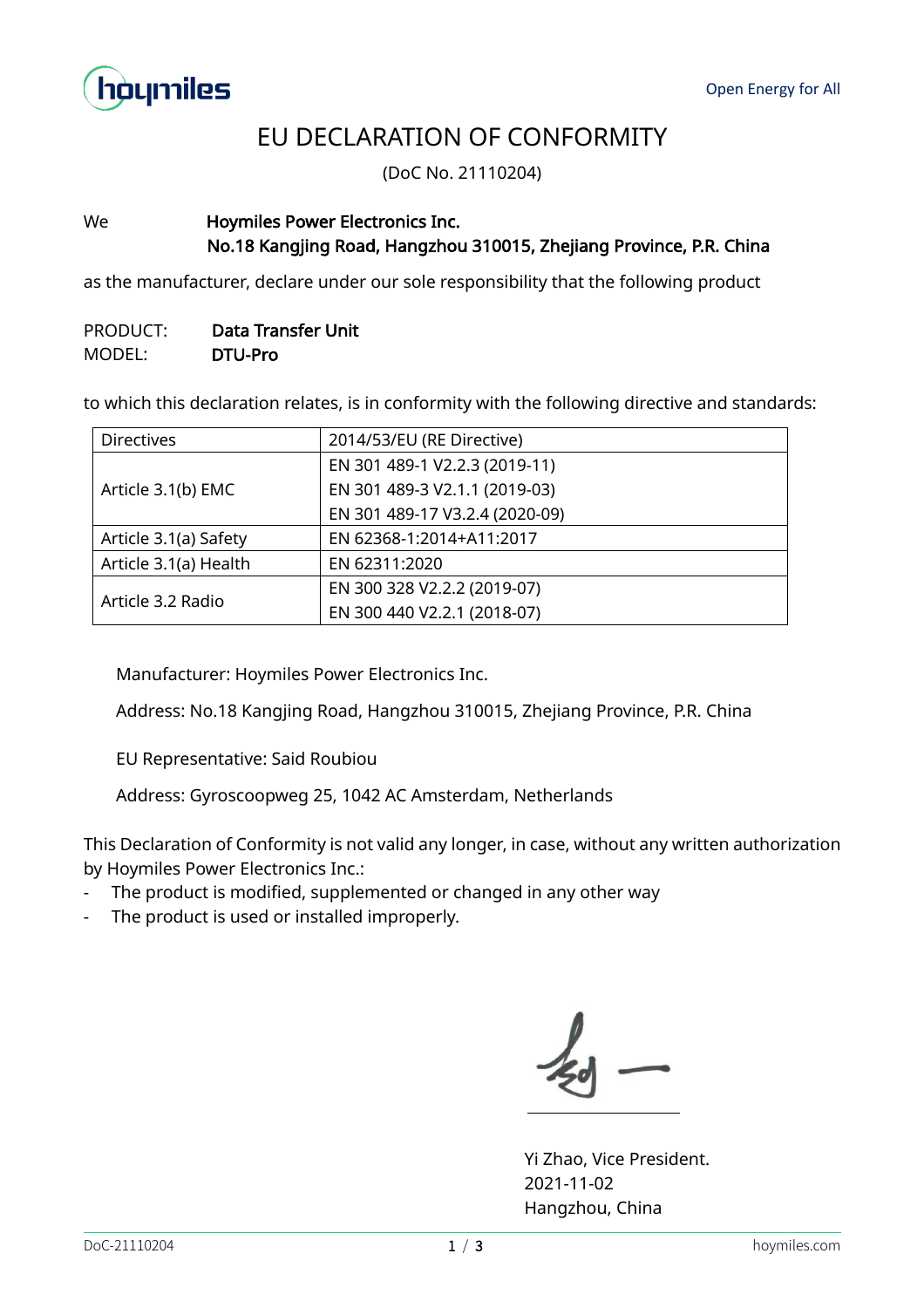



Hoymiles Power Electronics Inc. No.18 Kangjing Road, Hangzhou 310015, China Tel: +86 571 28056101 Fax: +86 571 28056137 http://www.hoymiles.com/